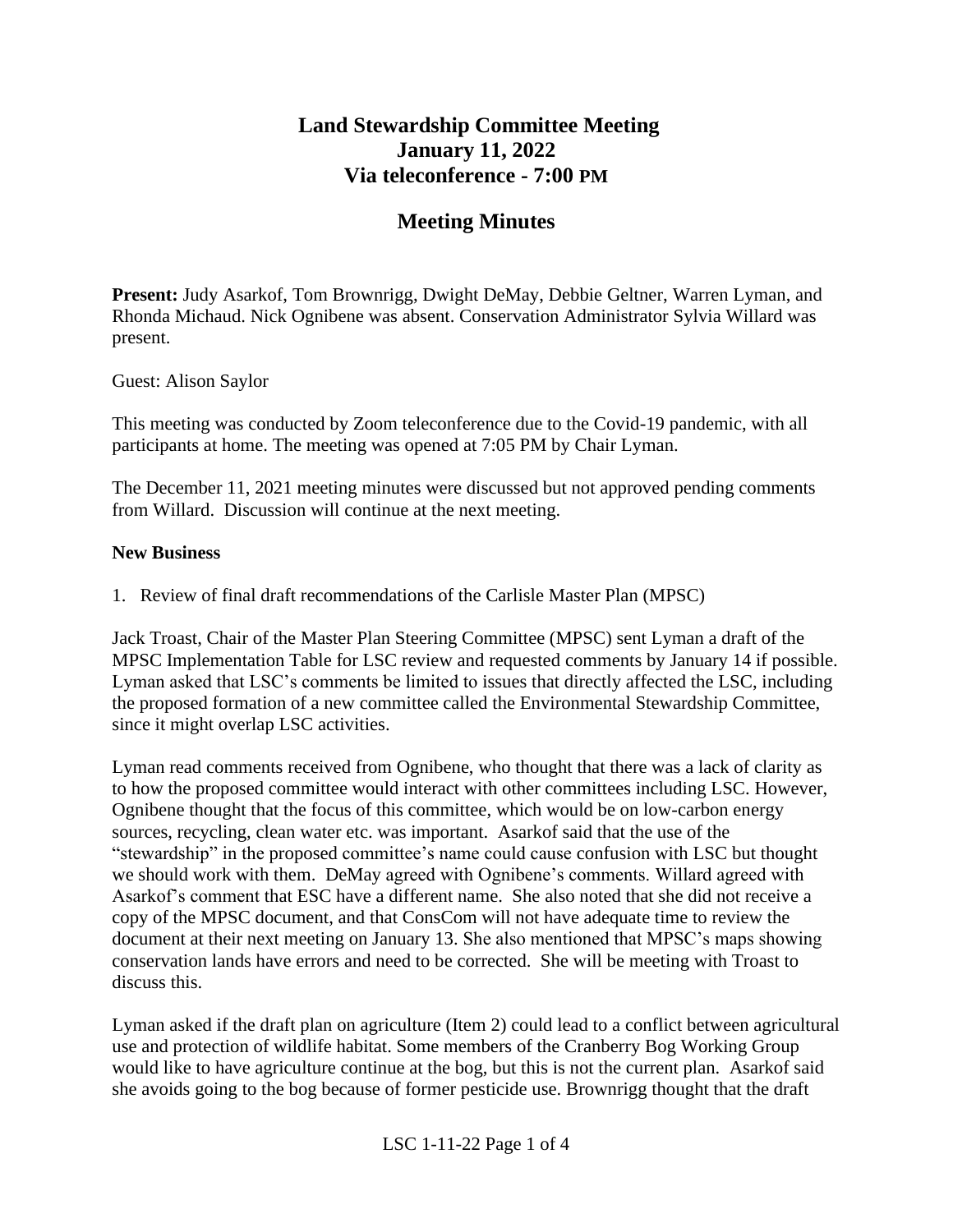plan would seek new lands for agricultural use, rather than expanding agriculture on town conservation lands.

Lyman will send a statement to Troast based on LSC member comments.

## 2. Towle Kiosk material

Michaud has been working on updating Towle kiosk signs: Towle Conservation Land description, Asian Longhorned Beetle (ALB) alert, and notification of permits required for use of metal detectors and drones. She will contact Kay Hurley regarding a possible list of plants, although there are pictures of some plants on the kiosk. The sign regarding bobolinks will be removed since they no longer nest at Towle Field. Willard suggested removing the comments about tapping maple trees for sap, since this activity by a certain group no longer occurs.

Asarkof asked whether the ALB sign could be a problem since this beetle can be confused with other native long-horned beetles, which people might report or kill by mistake. She suggested including a sign that mentions iNaturalist for reporting observations. Willard said that she likes the idea of including a chalk board at Towle Land like the one at Great Meadows National Wildlife Refuge in Concord. People could write the names and dates of bird sightings and other things of interest.

Michaud hopes to have new signs ready for the kiosk this spring.

3. Summary of Cranberry Bog Working Group (CBWG) December meeting

Lyman attended the meeting and said that two of three Notices of Intent are being prepared: removal of phragmites and repair of Cranberry Bog Dam #1. He said that there was no significant progress on other items since the last meeting.

4. Bog House maintenance – information from recent meetings

Lyman said that the Municipal Facilities Committee will be responsible for maintenance of the Bog House, and that Lyman and Michaud will no longer continue their search for contractors. ConsCom will be responsible for how the Bog House is used.

5. Share information on discussion of volunteer project with Dawn Eriksen

Eriksen is searching for a project that requires 40 hours of volunteer time towards the award of a certificate from Mass Audubon. Lyman and Michaud provided suggestions but have not heard back.

6. Habitat/Pollinators Project

a. Information on the Garden Club project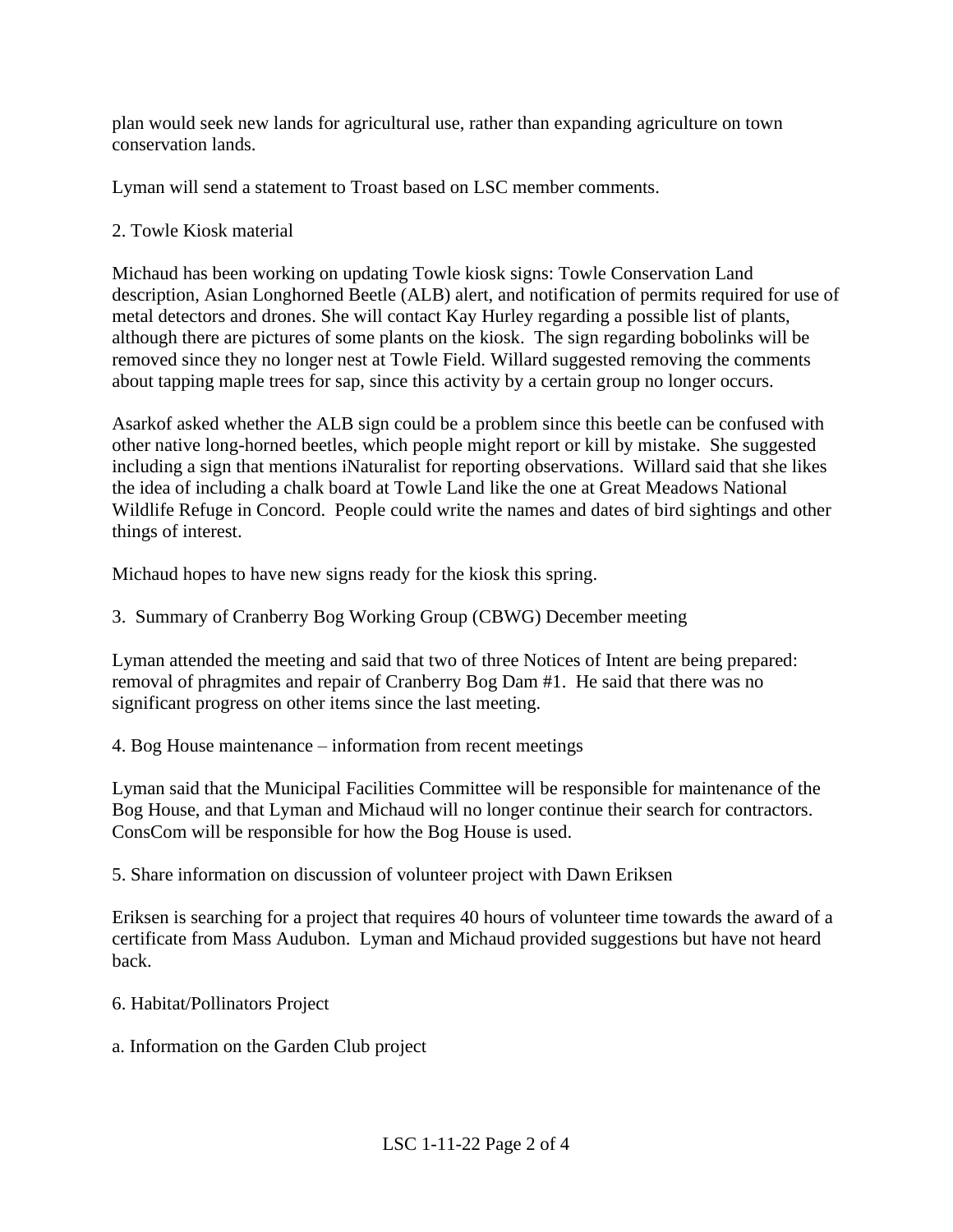Alison Saylor of the Carlisle Garden Club, co-chair of plant sales, joined the meeting. Native shrubs will be offered for sale from Weston Nurseries at Center Park on May 21 (?). The Garden Club wants to have a "how to choose" plants presentation. The plants offered might be nativars (hybrids of native plants) but would be attractive to insects. Regarding LSC, Lyman said they have not decided on a plan of action, but they might assist the Garden Club in the future. Saylor suggested that LSC have a table at Earth Day (April 22). Lyman said that LSC will probably not be ready to participate in activities this spring.

Saylor said that she is a Master Gardener, and they are encouraged to volunteer their time. The Garden Club has a Carlisle Cultural Council Grant but is only a few hundred dollars. Saylor said the Garden Club will be promoting a "no-mow May", suggesting that people delay mowing their yards until June. This would help baby birds, which eat mainly insects. Last year the Garden Club established a small pollinator garden on the Town Common and would like to continue this next year. Lyman thanked Saylor for attending the meeting and said that LSC will be in contact with her in the future.

# b. Thoughts from Walter Kittredge

Asarkof contacted Kittredge, who is botanist who formerly worked at Harvard University and has visited Carlisle several times. Asarkof sent his comments on native plants prior to the meeting. Lyman said his comments are "like a bible", and asked Asarkof to write a bulleted version.

c. Information on Lincoln Land Conservation Trust's "Pollinator Action Plan"

Lyman contacted Bryn Gingrich, LLCT Outreach Director, who has been involved with this project. The LLCT has established several demonstrator plots, but in Lyman's opinion, has not done much public outreach except for two public meetings. Lyman wrote and distributed a memorandum regarding his discussion with Gingrich.

d. Project Title discussion and vote on a name

Lyman and Michaud distributed a list of possible names for the habitat/pollinator project, and asked LSC members to vote for five names, with rankings of preference. The five names with the most votes were, in descending order of preference were: Native Habitats Program, Pollinator Promotion Program, Habitat Restoration Program, Wildlife Habitat Program, and Pollinator Habitat Program. Lyman asked for a vote as to which name to accept but there seemed to be no general agreement, and no vote was taken.

## e. Mission Statement

Geltner wrote a draft mission statement and sent it prior to the meeting. Brownrigg suggested mentioning pollinators, and Willard suggested using bullet points. Geltner will revise the mission statement based on comments received from members.

f. Initial decision on what LSC should undertake as possible projects